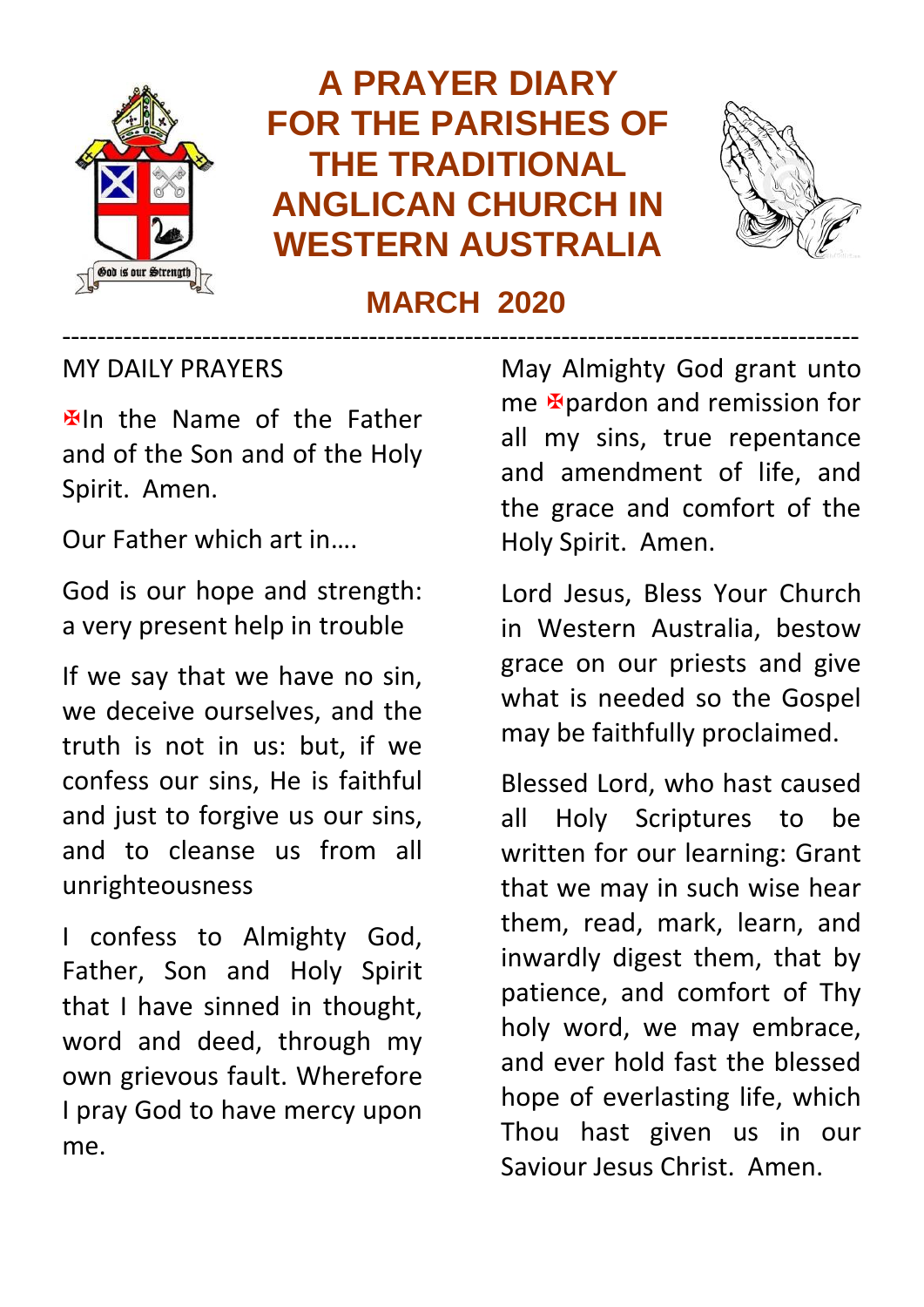## 1 **LENT I**

For those who faithfully serve the Lord Jesus Christ **Bob Fleay; Peter Emmens**

2 **Monday** For those who have no one to pray for them **Dougal Burton; Beth Burton William Burton; Amelia Burton**

## 3 **Tuesday**

For those who are distressed and suffer mental illness **Marie Bolt; Shelley Dixon**

4 **Wednesday - Ember Day** That we may bravely contend for the Christian faith **Maggie de Jonghe Patricia Rigby**

5 **Thursday** For Bp David and the members of our Diocesan Council **Pearl de Lang; Ruth Lewis**

6 **Friday – Ember Day** For those wrongfully accused, convicted and imprisoned **Helen Martin; Pat Daniel**

7 **Saturday – Ember Day** For those who have died from the Coronavirus  $- R \perp P$ . **Mary Hoffman; Gail Hutton**

## 8 **LENT II**

For those who pastorally care for others

## **Deirdre O'Brien; Keith O'Brien**

## 9 **Monday**

For a desire to love and serve the Lord and His Church **Bp John Keep; Valorie Keep**

10 **Tuesday** For more priests **Helen King; Reg King Brian Daniels; Robyn Daniels**

#### 11 **Wednesday**

For a deepening of our devotion to prayer **Ken Krachler; Stuart Krachler**

# 12 **Thursday**

For an increase of faith, hope and charity in our lives **Brian LeFaever; Eileen LeFaever**

## 13 **Friday**

For those who have died for their Christian faith **Shirley McFarlane Barbara Reynolds**

#### 14 **Saturday**

For those who suffer for the sake of their conscience **Neville McPherson; Betty May**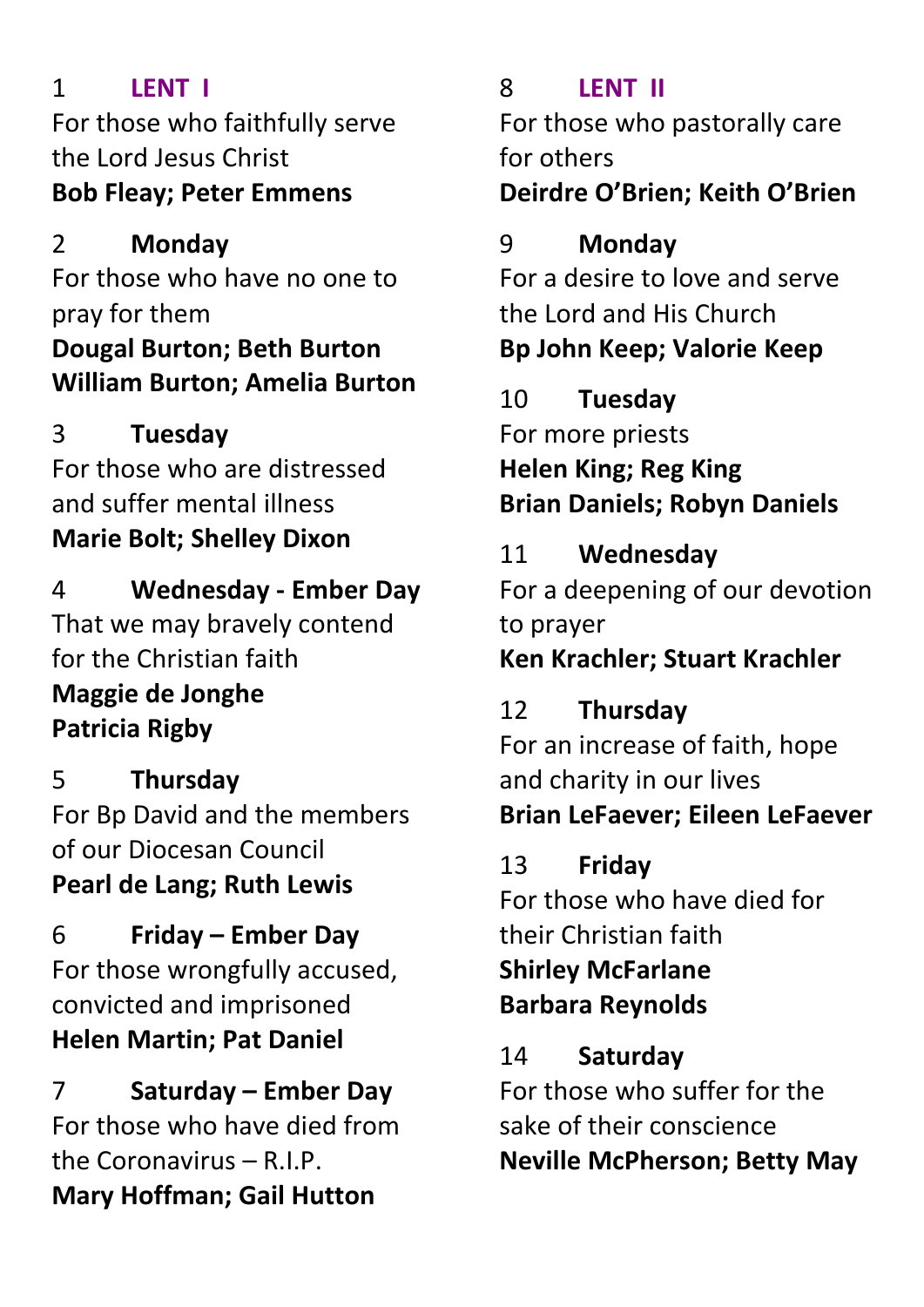#### 15 **LENT III**

For those who teach in schools Universities and other places of learning

# **Val Melrose; Nancy Mollan**

16 **Monday** For our dedication to the Traditional Anglican Faith **Barbara Moody; Jennifer Newill**

17 **St Patrick, Bishop** For the parliaments and governments of our nation **Iain Scott; Tyvella Abban**

18 **Wednesday** For faithfulness to God's truths as revealed in the Bible **Centaine Scott; Michelle Scott**

19 **Thursday** For the members of our Management Committee **Mairi Scott; Patricia Scott**

20 **Friday** For our parishes of St Andrew and St Peter **Angeline Teh; Denise Turner Jeanette Teh; Nina Babic**

21 **Saturday** For those who experience domestic violence **Fr Brian Tee; Miems Tee**

22 **LENT IV** The Parish of the Resurrection, Edmonton, Canada **Natalie Baldwin; Thomas Baldwin**

23 **Monday** For the United Nations **Andrew Veal; Bronwyn Veal Abigail; Levi; William Veal**

24 **Tuesday** For our families and friends **Hannah Wong; Toaw Ngo Pham**

# 25 **The ANNUNCIATION of the BLESSED VIRGIN MARY**

For Refugees and those seeking Asylum

# **Geoff Pollard; Pam Pollard**

# 26 **Thursday**

For those suffering family stress and breakdown **Des Wright; Edna Wright**

# 27 **Friday**

For courage to speak openly about our faith

# **Fr Robert Burn; Joan Burn**

28 **Saturday**

That we may reflect God's glory in our lives

**Joshua Burton; John Wheldon**